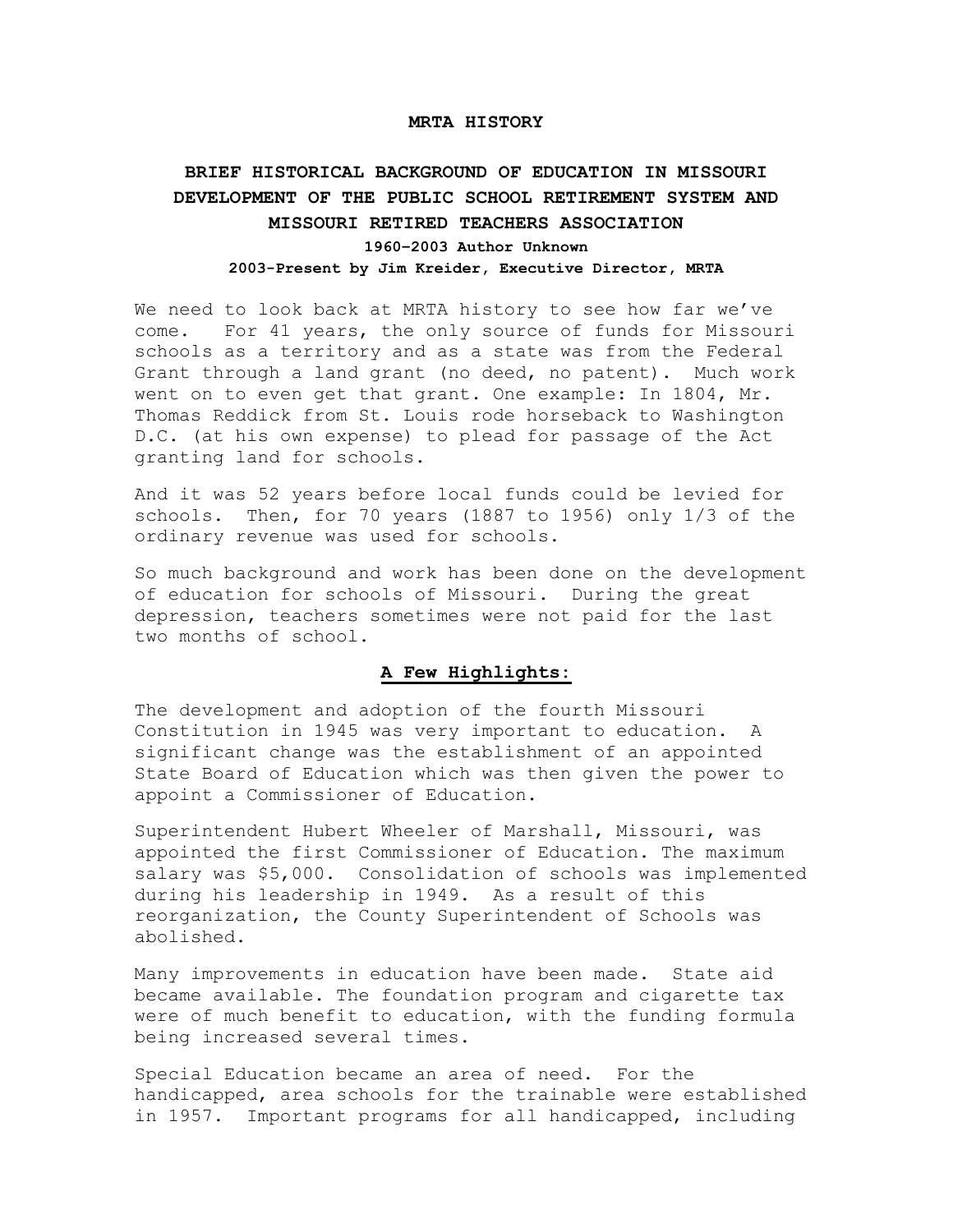home instruction and transportation, were attained in 1959. Programs for the emotionally disturbed came in 1968 and compensatory education in 1969.

### **Beginning of the PSRS of Missouri**

**August 7, 1945** -The Public School Retirement Act of Missouri became effective after approval of the legislation and signed by Governor Forrest C. Donnell.

**July 1, 1946** - The PSRS of Missouri was created. Missouri was the 47th state to adopt legislation leading to a State teachers' retirement system.

Mr. Everett Keith was instrumental in setting up the PSRS system. Teachers were permitted to vote at that time whether to receive Social Security or straight retirement. They voted to receive straight retirement.

**August 1, 1947** - The first benefit check in the amount of \$31.45 was issued to 75-year-old Benjamin Rea of Buffalo, MO.

**October 13, 1965** - the forerunner of PEERS, the Non-Teacher School employee Retirement System of Missouri (NTRS) was created with the adoption of HB 88.

#### **MRTA History**

Many retired teacher groups had organized over the state. The Missouri Retired Teachers Association and Public School Personnel was organized in December 1960 by a group of eleven retired teachers meeting in Jefferson City, Missouri at the Governor Hotel. The five school system areas represented were St. Louis City, St. Louis County, Columbia, Lebanon and Springfield.

Mr. Thomas Babb, a retired teacher from Springfield was elected president.

• Constitution was drawn and approved by the initial members.

- Dues were established at \$1 a year due January 1st.
- A question arose, "Should we be bonded???"

In 1964, Mr. Babb was appointed the National Retired Teachers Association Director of Missouri. Dr. Ethel Andrus was the President of the NRTA at the time. A quote from Dr. Andrus, "Do something outside yourself. Make life richer by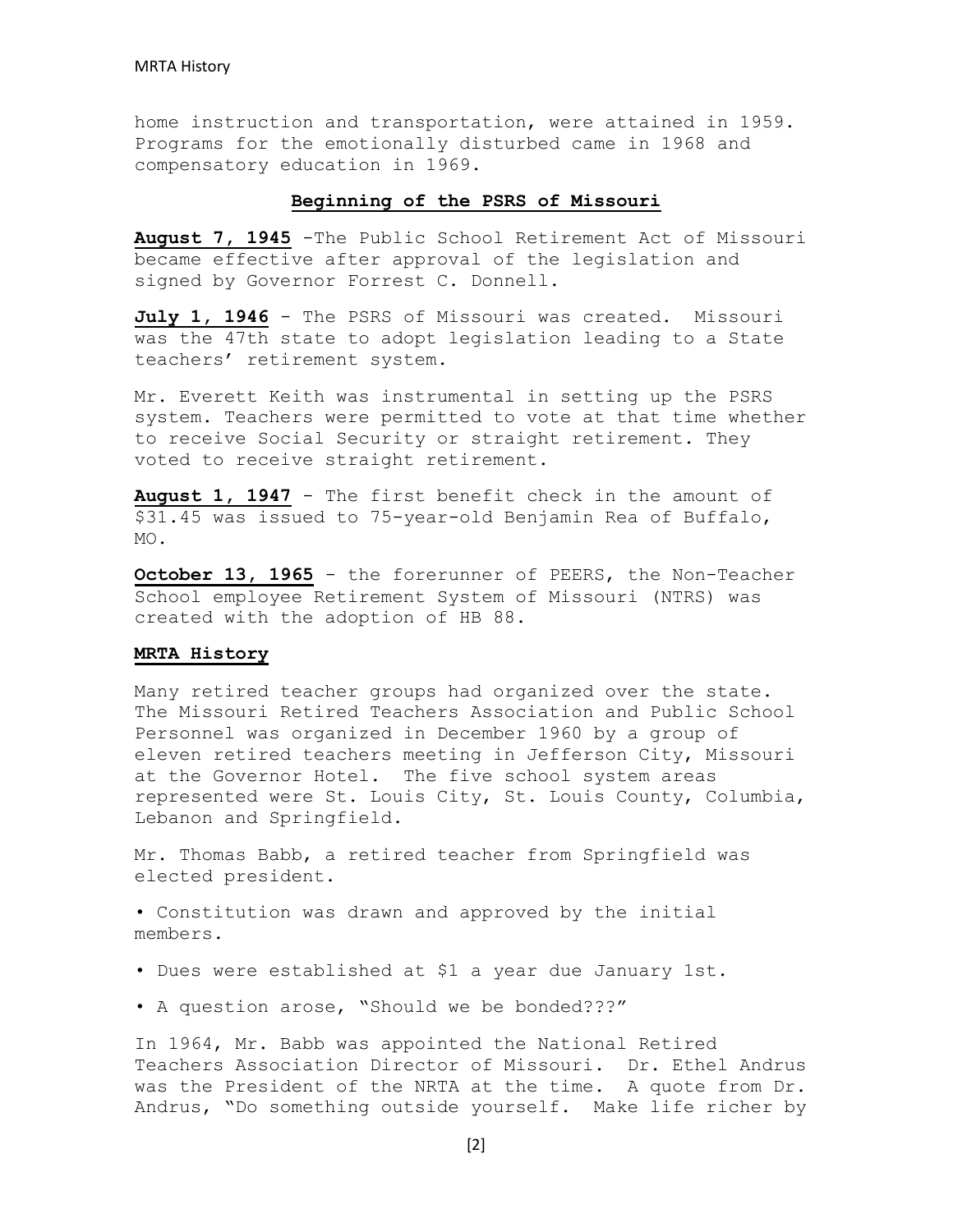your efforts and ideas. As teachers, we have the most marvelous experience in the world."

Minutes of the March 1962 State Meeting showed 2,549 retired teachers in Missouri. This did not include St. Louis and Kansas City. MRTA membership at the time showed 649 members.

In 1972, a very important legislative change was made in that final average salary would be determined on the basis of total earnings for the five consecutive years instead of 10 consecutive years.

In 1980, MRTA was incorporated as a 501(c)(4) not-for-profit corporation.

MRTA is Missouri's largest and only Education Association where the Public School Retiree is the #1 priority.

Our motto is: "To Serve, Not to be Served."

MRTA is an affiliate of NRTA (National Retired Teachers Association, AARPs Education Community).

### **SINCE 1975-MRTA HAS BEEN INSTRUMENTAL IN PASSING THE FOLLOWING:**

**1975** – SB 149 – The first COLA (Cost of Living Adjustment). Retirees and beneficiaries of PSRS of Missouri who retired prior to 9/1/72 received an increase in benefits amounting to 2% per year.

**1980** - Increased the maximum annual COLA from 2% to 4%.

**1981** - MRTA supported legislation which gave COLA to certain persons receiving benefits from the Kansas City and St. Louis Retirement Systems.

**1983** - A very important passage of legislation made it possible for retired teacher members and retired members of the non-teacher employees to vote for members of the Board of Trustees.

**1984** - COLA ceiling raised from 24% to 32% for members of the Public School Retirement System of Missouri(PSRS).

**1986** - Increased lifetime COLA from 32% to 40% for retired members of the PSRS of Missouri.

**1987** - Retirement benefit of \$300 per month by PSRS of Missouri if member had 20 years of creditable service. Teacher retirees have a right to participate in health insurance.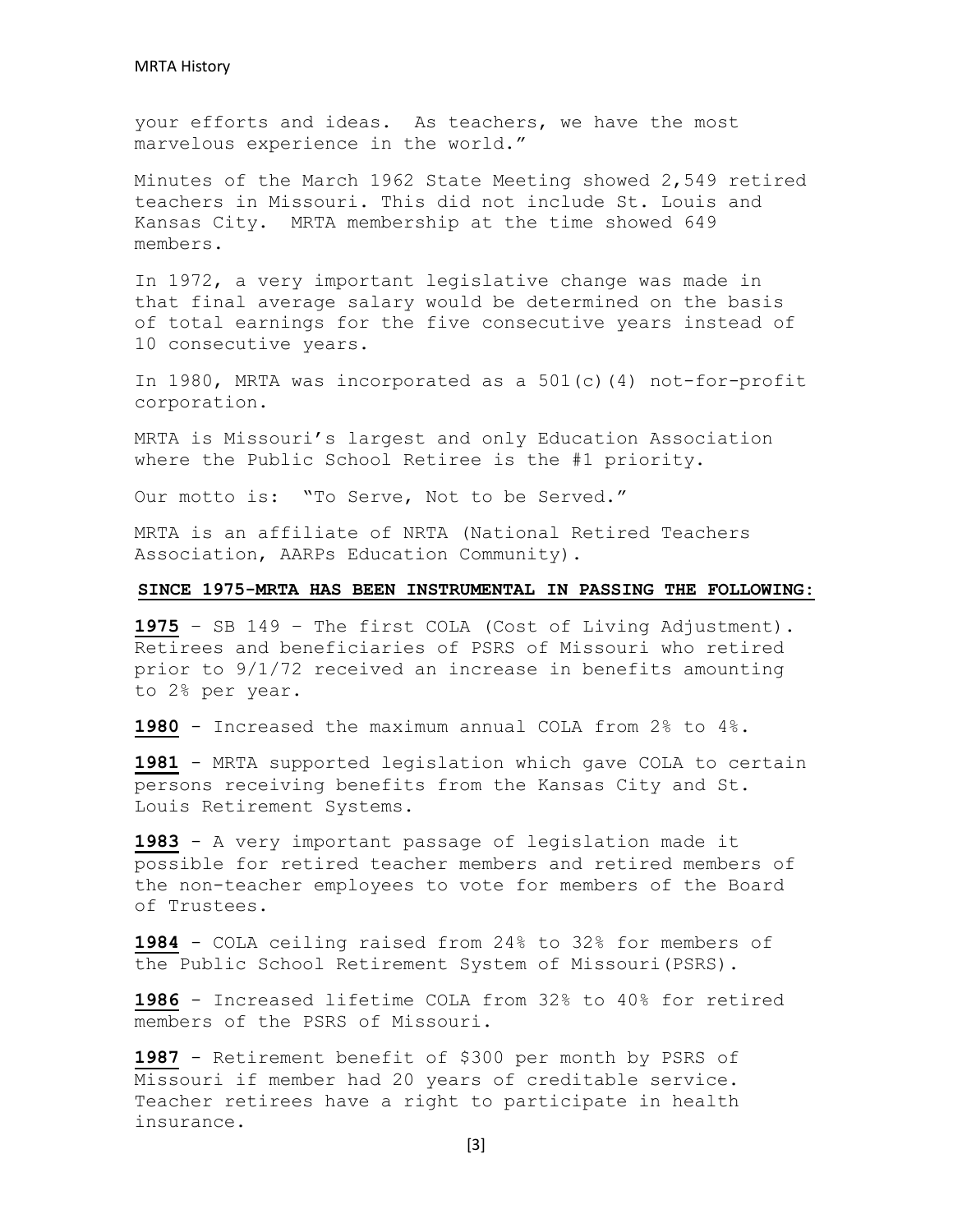**1989** - Increased lifetime COLA from 49% to 52% for teacher retirees.\$300 minimum Regular Retirement benefit for at least 20 years of credit.

**1990** - Increased the monthly minimum to \$600 per month with a minimum of 20 years of service, and increased the lifetime COLA cap from 52% to 56%. Also increased the lifetime COLA for non-teacher retirees from 32% to 44%.

**1991** - Annual COLA cap increased to 5%. \$600 minimum Regular Retirement benefit for at least 20 years of credit. Full formula factor used for members at least age 55 with at least 25 years of credit. Survivor benefit payments increased.

**1992** - Sponsored Retired Teachers Day which is celebrated the 2nd Wednesday in June. Legislation was also passed to change the COLA increase from 56% to 65% for members of PSRS effective 1995.

**1993** - Pop-Up Provision for PSRS and improvements for nonteacher retirees: age 55 and 25 years and out, COLA from 4%- 5%, and lifetime COLA increased from 44% to 56%, and improvements in Kansas City and St. Louis retirement systems.

**1994** - \$800 per month for teachers with 25 years of creditable service. Full formula factor increased to 65% to become effective January 1995. Part-time or temporary substitute hours allowed for retirees increased to 550.

**1995** - 25 and out modified formula factors initiated through July 1, 1998. \$600 minimum Regular Retirement benefit for at least 15 years of credit. \$800 minimum Regular Retirement benefit for at least 20 years of credit. \$1000 minimum Regular Retirement benefit for at least 25 years of credit. \$1100 minimum Regular Retirement benefit for at least 30 years of credit. \$2 times years of credit (maximum \$60) increase for all retirees. Joint and Survivor Options revised and Term Certain Options initiated.

**1996** - Increased lifetime COLA cap to 75% for PSRS, removed the \$24,000 salary cap for supplemental benefits, and increased minimum benefits for 30-year PSRS members to \$1,200. **Supported amendments to St. Louis Retirement System.**

**1997** - Changed retiree payment date to last working day of the month.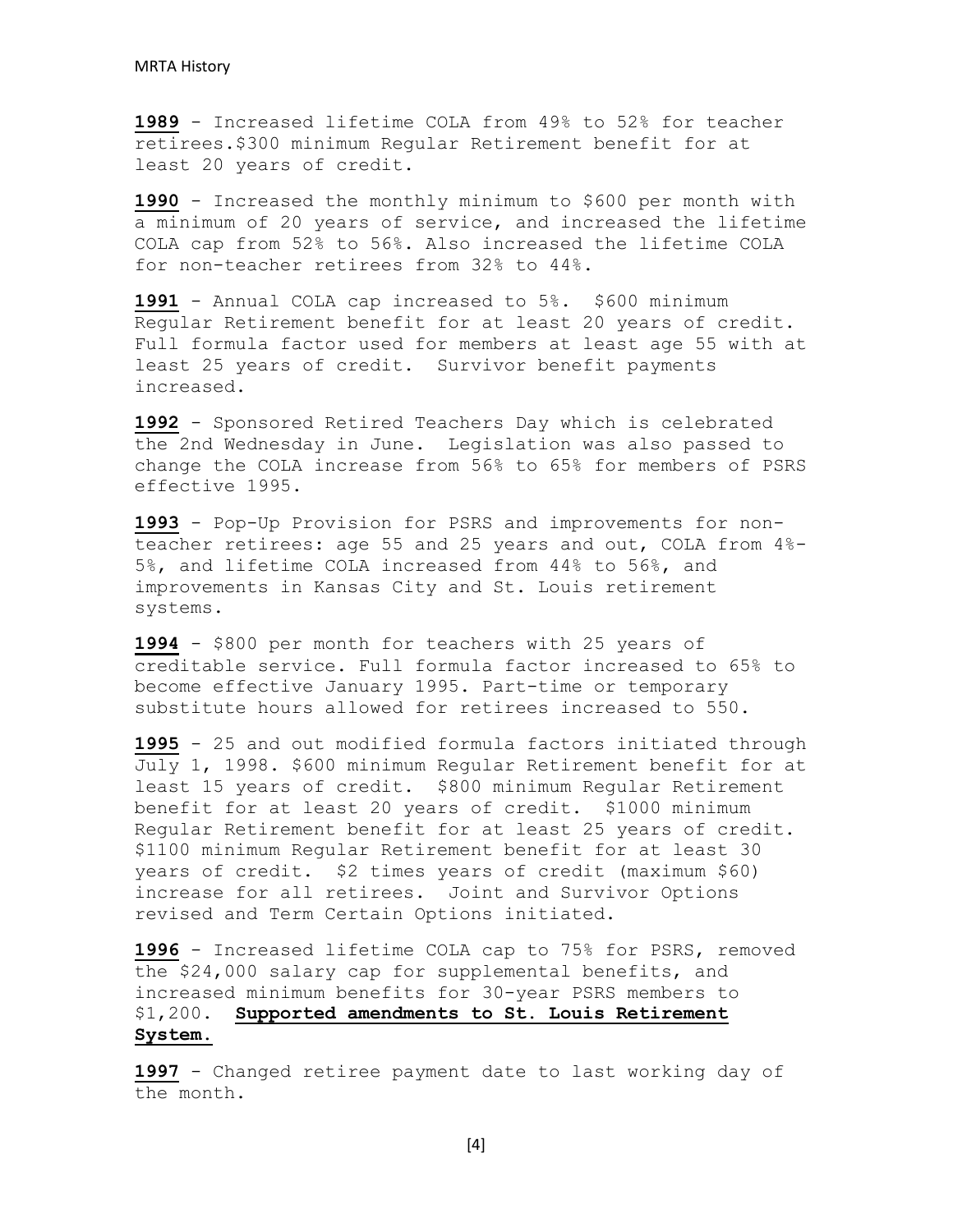**1998** - A Coalition was formed made up of the following groups: MRTA, NEA, MSTA, MAAS, MAESP, MASSP, AFT, and MACC. An actuarial study was made. Legislation provided 8.7% increase to all teacher retirees and beneficiaries. Increased non-teacher lifetime COLA from 65% to 75%. Full formula factor increased to 2.5%. 25 and out window extended through July 1, 2000. 25 and out formula factors increased.

**1999** - Legislation provided monthly benefit of \$5 times the number of years of service to those who retired prior to July 1, 1999, and created a new \$5,000 death benefit. Also provided a 7.4% increase for non-teacher retirees. Final Average Salary changed to 3 years. Rule of 80 implemented. \$5000 death benefit implemented. \$5 times years of credit increase for all retirees. Survivor benefit payments increased. 50% earnings limitation included for working after retirement. Special vesting initiated for a retiree with one year of credit.

**2000** - Legislation passed which included a 3.5% increase in retirement benefits for all teacher retirees and beneficiaries and increased the COLA from 75% to 80%. Also provided a 3.4% increase for all non-teacher retirees. 25 & out window extended through July 1, 2003. Lifetime COLA cap increased to 80%. COLA effective on 3rd January after retirement. An important change for MRTA was the appointment of delegates and delegate assembly for the annual fall meeting. Each region elected its own vice president.

**2001** - COLA effective on 2nd January after retirement. Formula factor of 2.55% initiated if at least 31 years of credit through June 30, 2008. \$3 times years of credit increase for all retirees.

**2003** – Partial Lump Sum Option (PLSO) initiated. 10.5% teacher contribution floor enacted meaning no retirement increases until teacher contributions are back to 10.5% or less.

**2005** - 2.55% formula extended through July 1, 2008. 25 & out window extended through July 1, 2008. MRTA supported the name change of the NTRS to Public Education Employees Retirement System (PEERS).

**2007** - 25 and out window extended through July 1, 2013. 2.55% formula factor extended through July 1, 2013. MRTA sponsored "SPIKING" regulation was enacted limiting Final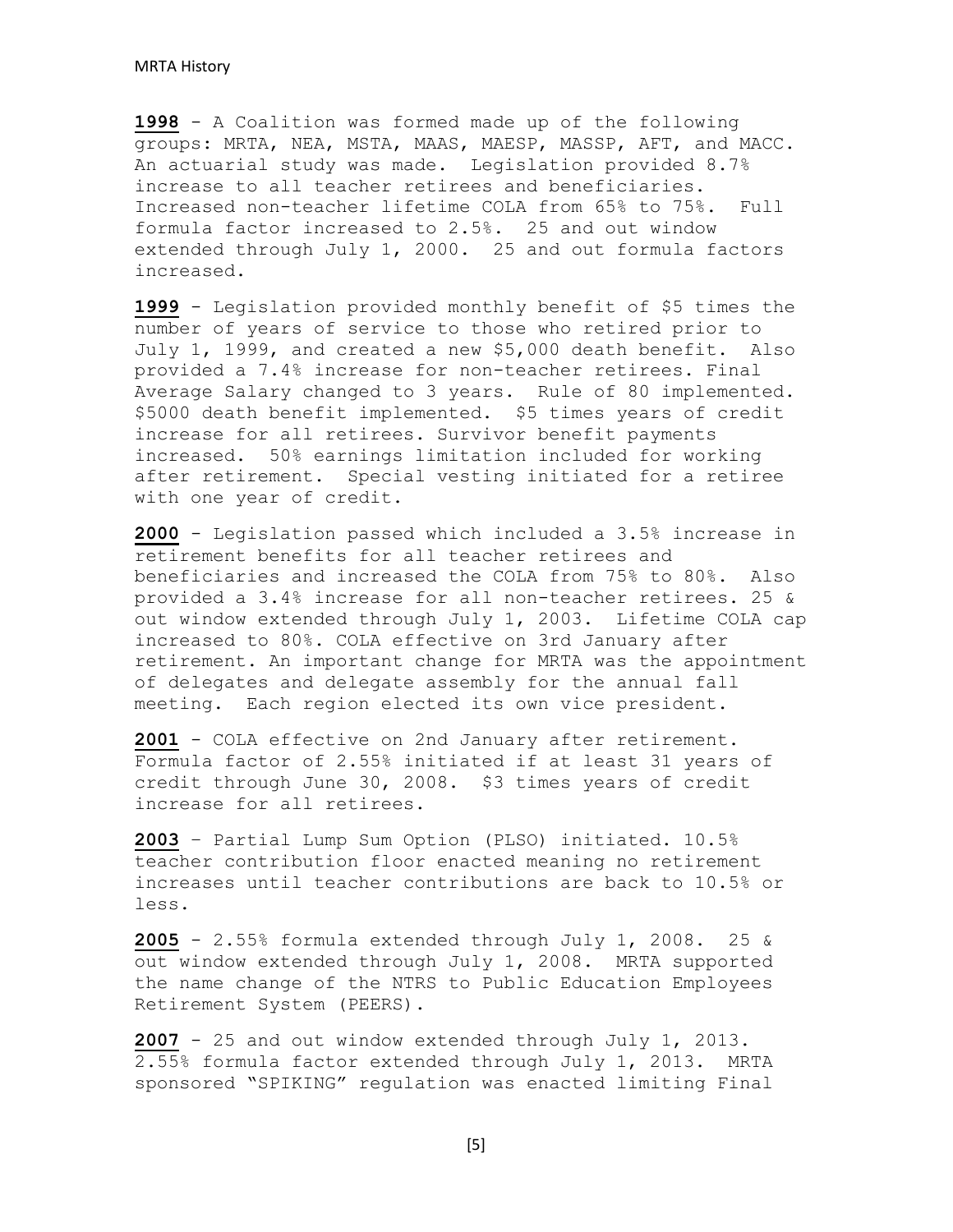Average Salary (FAS) to no more than 10% per year for the last three years of employment.

**2007** - **MAJOR LEGISLATION:** MRTA sponsored Missouri income tax exemptions for education retirees. HB 444 had a six year phase in exempting 100% of \$32,500 of retirement income per person. Also MRTA sponsored 100% tax deduction for education retirees of Long Term Care Insurance premiums and 100% deduction of any out-of-pocket health insurance premiums. Also Final Average Salary (FAS) was regulated.

**2010** – MRTA defeated the language of SB 1050 at three different times and once being in a special session of the Legislature. MRTA delivered over 200 MRTA members to the House Retirement Committee hearing in opposition to SB 1050. SB 1050, sponsored by Senator Jason Crowell(R - Cape Girardeau), proposed the creation of a State Investment Board/Company combining all public pension systems. This was a STATE TAKEOVER of Education's \$30-plus billion funds!

**2011** – MRTA defeated a proposal to put Educators into a 401K type retirement system.

**2012** – MRTA defeated SB 842, a proposal to take away the decision process of the PSRS/PEERS Board of Trustees and put it in the hands of the Legislature.

**2013** – MRTA organized a signature petition campaign to stop the passage of four Senate Bills (SB 221, SB 475, SB476, and SB 477) introduced by Senator Lamping (R - St. Louis County). In 12 days, over 30,000 signatures were collected and delivered to the Senate Pensions Committee. These bills never came to a vote because of the orchestrated efforts of MRTA.

**2014** – MRTA initiated a Call to Action encouraging members to contact their State Representatives to vote "No" on HCS SCS SB 672, with an amendment requiring PSRS/PEERS to invest 2% to 5% of their assets in a venture capital firm that is organized or incorporated in Missouri or has its principal place of business in Missouri. MRTA was **instrumental** in defeating Amendment 3. Amendment 3 was a ballot initiative removing tenure and connecting teacher pay to standardized testing.

[6]